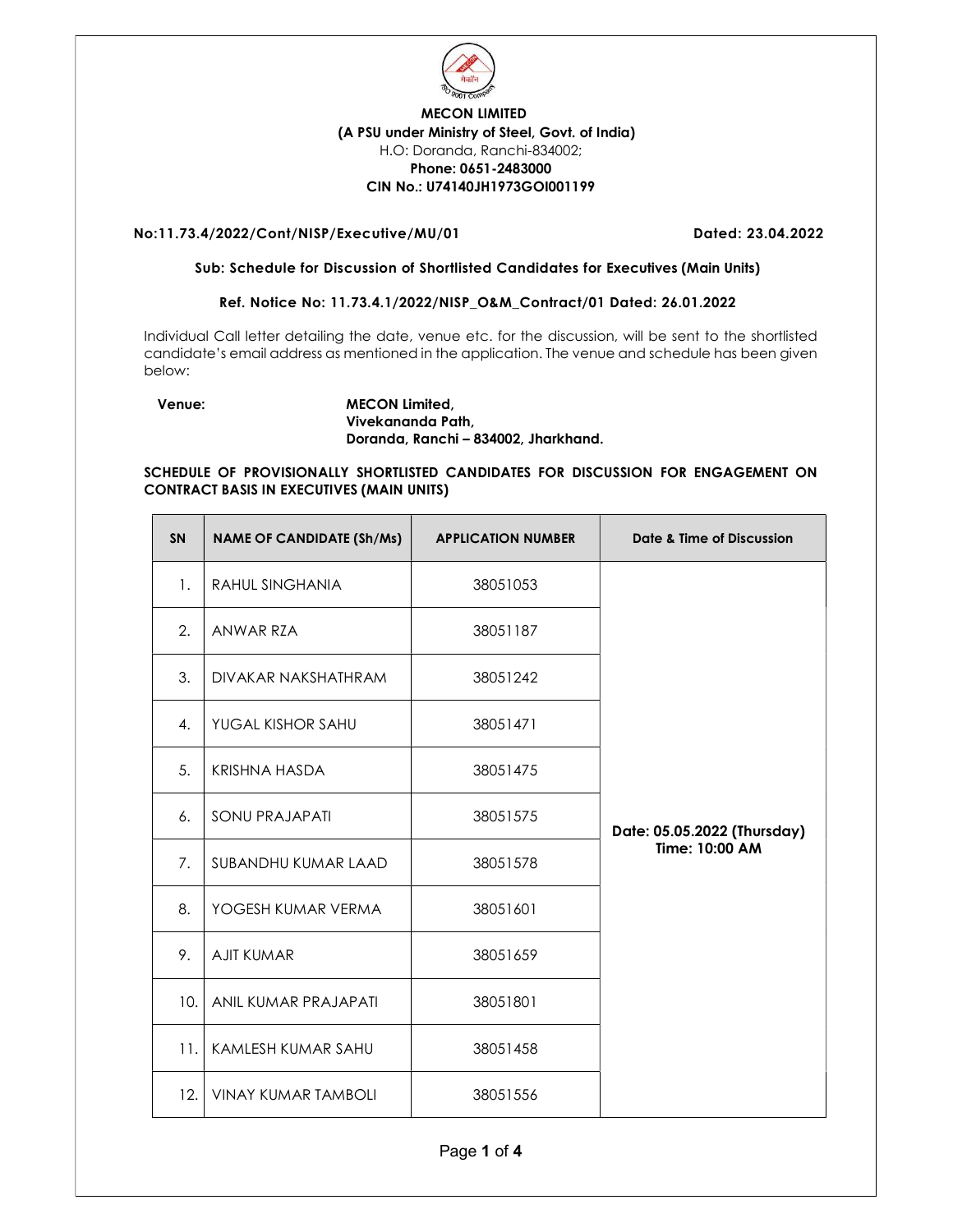| <b>SN</b> | <b>NAME OF CANDIDATE (Sh/Ms)</b>        | <b>APPLICATION NUMBER</b> | Date & Time of Discussion                     |
|-----------|-----------------------------------------|---------------------------|-----------------------------------------------|
| 13.       | <b>CHEEKOTI SHRAVAN</b><br><b>KUMAR</b> | 38051760                  | Date: 05.05.2022 (Thursday)<br>Time: 10:00 AM |
| 14.       | <b>CHANDRAKANT PATEL</b>                | 38051863                  |                                               |
| 15.       | MARKANDAN C                             | 38051962                  |                                               |
| 16.       | DEVENDRA KUMAR<br><b>MAYWADE</b>        | 38051005                  |                                               |
| 17.       | DEEPAK KUMAR                            | 38051629                  |                                               |
| 18.       | <b>DHANESH KUMAR</b>                    | 38051711                  |                                               |
| 19.       | <b>PANKAJ PATEL</b>                     | 38051919                  |                                               |
| 20.       | ANTARYAMI MAHAPATRA                     | 38051446                  |                                               |
| 21.       | PRIYA RANJAN<br><b>MOHAPATRA</b>        | 38051920                  |                                               |
| 22.       | <b>NOGENDRA</b><br>CHANDRAKAR           | 38052200                  |                                               |
| 23.       | <b>SHIV KUMAR</b>                       | 38052285                  |                                               |
| 24.       | MANISH KUMAR SHARMA                     | 38051586                  |                                               |
| 25.       | KIRTI ANURAG NAYAK                      | 38052359                  |                                               |
| 26.       | VIKASH KUMAR PANDEY                     | 38052424                  |                                               |
| 27.       | <b>KUNAL KUMAR</b>                      | 38052548                  |                                               |
| 28.       | DEVENDRA KUMAR MISHRA                   | 38051048                  |                                               |
| 29.       | RAM LAKHAN KUMAR<br><b>GUPTA</b>        | 38052033                  |                                               |
| 30.       | DAYANAND SAW                            | 38052373                  |                                               |
| 31.       | <b>SHAILESH KUMAR</b>                   | 38051483                  | Date: 05.05.2022 (Thursday)<br>Time: 10:00 AM |
| 32.       | NANDAN KUMAR                            | 38051776                  |                                               |
| 33.       | DAVULURI VASANTA RAO                    | 38051230                  |                                               |
| 34.       | NIHAR RANJAN BARIK                      | 38051489                  |                                               |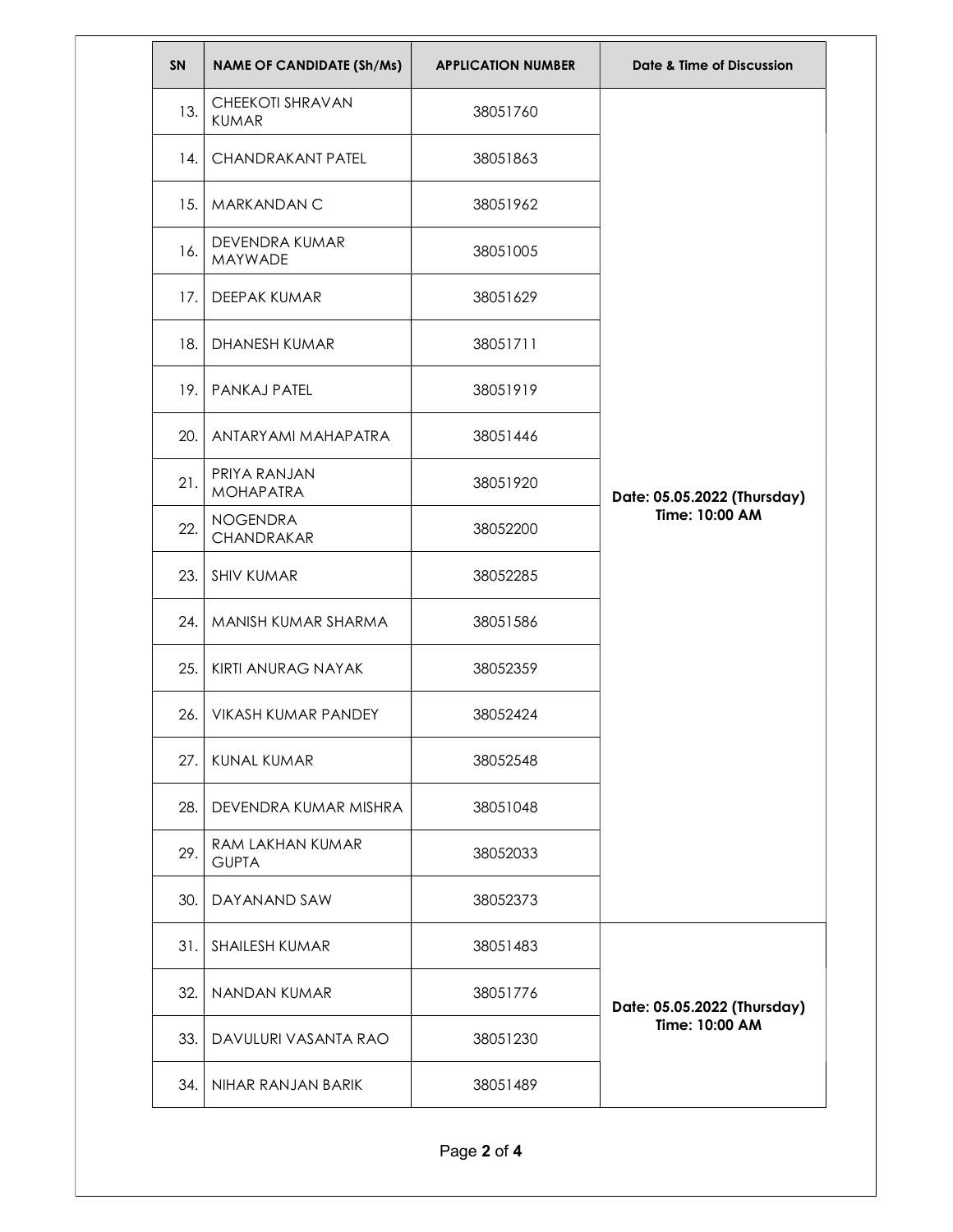| <b>SN</b> | <b>NAME OF CANDIDATE (Sh/Ms)</b>   | <b>APPLICATION NUMBER</b> | Date & Time of Discussion                     |
|-----------|------------------------------------|---------------------------|-----------------------------------------------|
| 35.       | SAKET KUMAR ROUSHAN                | 38051900                  | Date: 05.05.2022 (Thursday)<br>Time: 10:00 AM |
| 36.       | PARIKHIT PANDA                     | 38051914                  |                                               |
| 37.       | <b>ABHISHEK PATEL</b>              | 38051994                  |                                               |
| 38.       | PARTHA SARATHI AYACH               | 38052053                  |                                               |
| 39.       | <b>SUBHRAJIT DAS</b>               | 38051531                  |                                               |
| 40.       | <b>SAMIR PANDA</b>                 | 38051101                  |                                               |
| 41.       | SUNIL KUMAR SINGH                  | 38051440                  |                                               |
| 42.       | <b>JAGDISH PRASAD GAVEL</b>        | 38052410                  |                                               |
| 43.       | SANDEEP KUMAR SINHA                | 38051585                  |                                               |
| 44.       | <b>DEBASHIS SWAIN</b>              | 38052555                  |                                               |
| 45.       | SHASHI BHUSHAN<br><b>CHOUDHARY</b> | 38052231                  |                                               |
| 46.       | SATISH                             | 38052390                  |                                               |
| 47.       | DEEPAK KUMAR PATI                  | 38052668                  |                                               |
| 48.       | <b>JAGDISH YADAV</b>               | 38052687                  |                                               |
| 49.       | <b>GYANENDRA SINGH</b>             | 38052000                  |                                               |
| 50.       | <b>K PRANAV</b>                    | 38052729                  |                                               |
| 51.       | <b>JITENDRA THAKUR</b>             | 38052828                  |                                               |
| 52.       | NALINI KUMAR MANDAL                | 38051464                  |                                               |
| 53.       | KRUSHNA SRIRAM<br>NARAYAN SAHU     | 38052894                  |                                               |
| 54.       | PRAVAS CHANDRA BARIK               | 38051794                  |                                               |
| 55.       | KATTA MEENAKSHMI RAO               | 38052022                  |                                               |
| 56.       | RATNAKAR SETHY                     | 38052470                  |                                               |